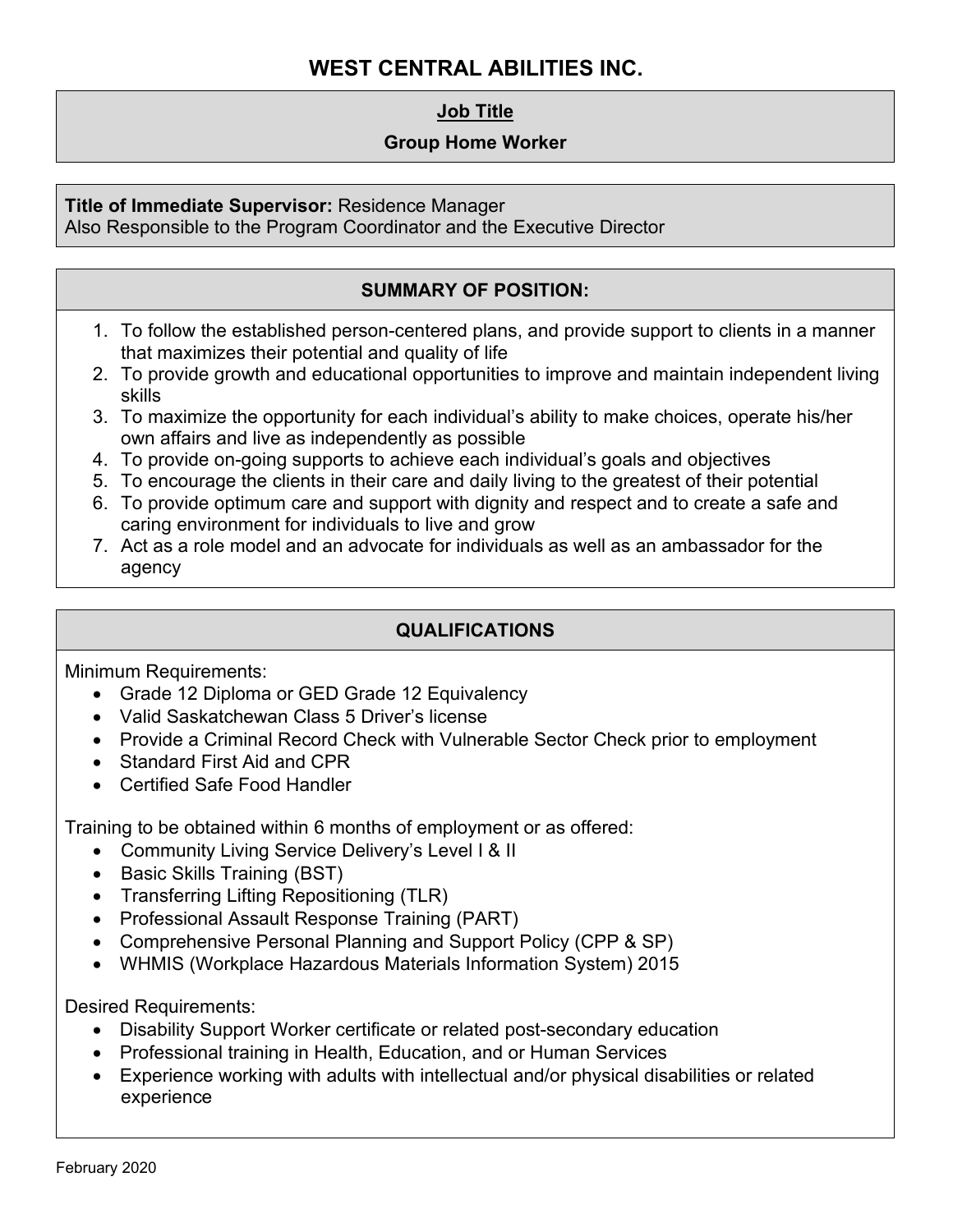## **SKILLS**

- 1. Ability and willingness to effectively communicate verbally and in writing with team members, and when directed with the family/guardians, support personnel and Community Living Service Delivery
- 2. Acts as a positive role model and establishes and maintains effective interpersonal relationships
- 3. Recognizes and intervenes with solutions when individual or group behaviour or appearance conflicts with reasonable community standards and expectations
- 4. Identifies triggers and performs respectful intervention techniques if an individual is exhibiting harmful/dangerous behaviors.
- 5. Demonstrates dignity and respect when dealing with others, following agency policies, procedures and trainings.
- 6. Conducts duties in a mature, fair, consistent, and caring manner
- 7. Must be a proven self-starter. This will be displayed by initiating and performing additional jobs and tasks that are within the scope and ability of the employee, and as they become aware of such needs
- 8. Ability to work effectively as a team member and/or independently
- 9. Ability to organize and achieve responsibilities and duties with minimal supervision, and or independently

## **EFFORT**

#### **Mental:**

- 1. Interest in working with people with an intellectual disability
- 2. Demonstrates cooperation, teamwork, energy, and optimism
- 3. Addresses unexpected situations (i.e. harmful or dangerous behaviours)
- 4. Consistently applies observation skills
- 5. Applies specific solutions suitable to specific individuals and their established programs
- 6. Continual coaching, and motivating participants based on established programs
- 7. Multi-tasks and experiences interruptions
- 8. Accepts responsibility for actions

### **Physical:**

- 1. Demonstrates physically demanding jobs when coaching clients or completing facility care and upkeep
- 2. Handles some equipment and appliances
- 3. Participates in physically demanding leisure activities with clients
- 4. Provides physical care following set client care programs
- 5. Lifting items or individuals independently or as part of a team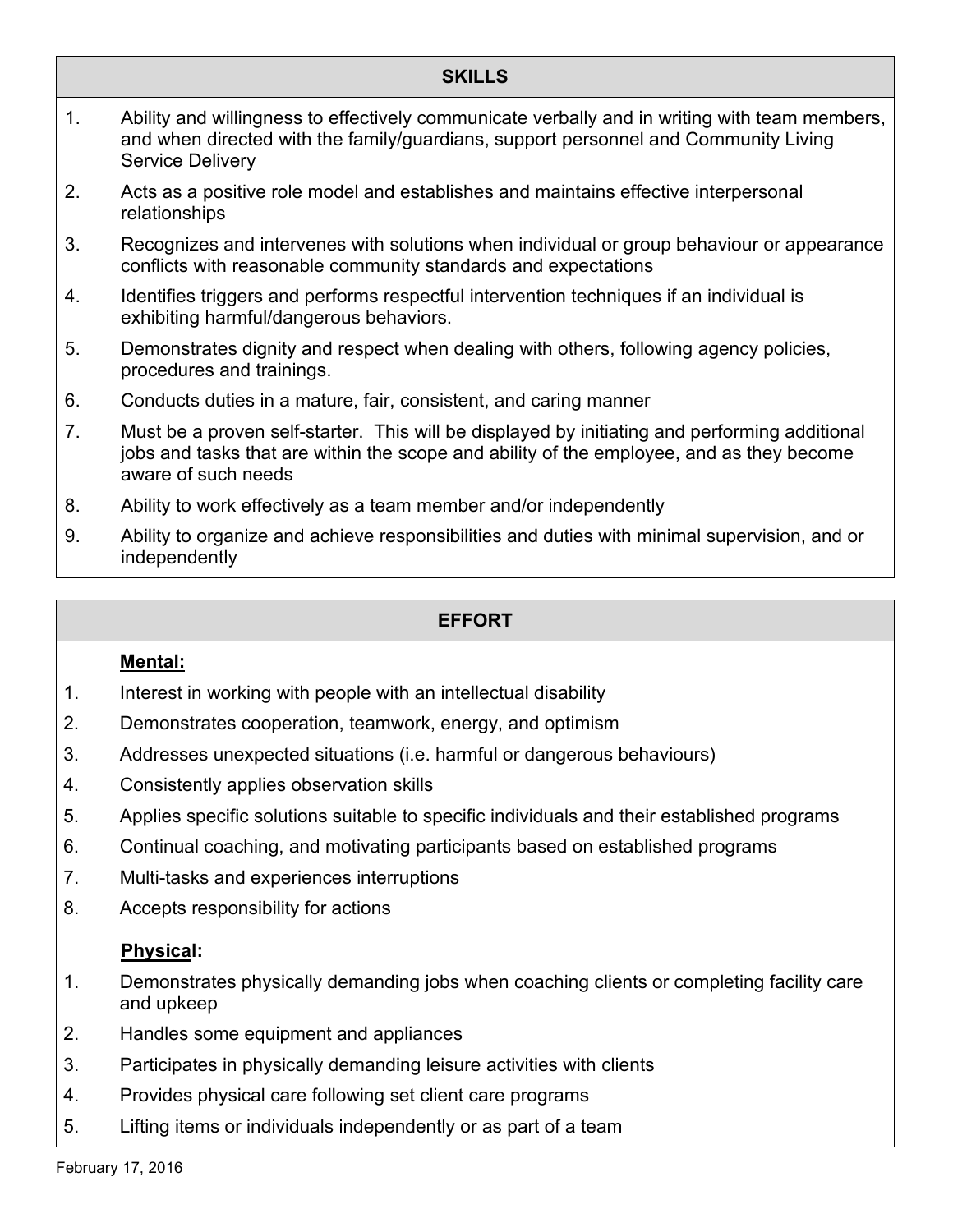## **HOURS OF WORK**

Shift work - days, evenings, weekends, and nights for designated night shift workers. Hours are flexible and subject to change based on program needs.

Employee appointed to a part-time position works less than thirty-five hours per week averaged over a four week period, an employee appointed to a full-time position works at least thirty-five hours per week averaged over a four week period.

## **RESPONSIBILITIES & DUTIES**

Group Home Care Worker/Disability Support Worker responsibilities and duties include, but are not limited to:

Agency:

- 1. Upholds professionalism and maintains individual and program confidentiality and adheres to all agency policies and procedures
- 2. Plays an active role in the agency's team, by maintaining effective communication, relationships, and problem solving
- 3. Works in cooperation with support agencies in providing services to individuals (i.e.: CLSD, Health Services, Mental Health, etc.)
- 4. All communication and actions within the agency or regarding the agency will be done in a positive, proactive and professional manner, and shall be done so in accordance with privacy laws
- 5. Communicates information in a professional manner to families/guardians or responsible support members or agencies in the absence of the Residence Manager
- 6. Provides oral and written reports as requested and communicates individual needs to relieving worker and reports regularly to the Residence Manager(s) as to the welfare of the residents, happenings in the home, incidents and accidents
- 7. Reads and completes all required paperwork/documentation at the beginning and end of each shift to remain current on changes as they arise and keeps files and records up to date, accurate and legible.
- 8. Makes self available and responds to emergency needs as required
- 9. Refers problematic performance issues as appropriate
- 10. Maintains a personal education standard consistent with the needs of the agency and individuals served by attending and participating in staff meetings, trainings or other meetings as assigned by the Residence Manager(s) or Program Coordinator
- 11. Assists in the orientation process of new staff as assigned
- 12. Performs other duties as assigned by the Residence Manager(s), Program Coordinator or Executive Director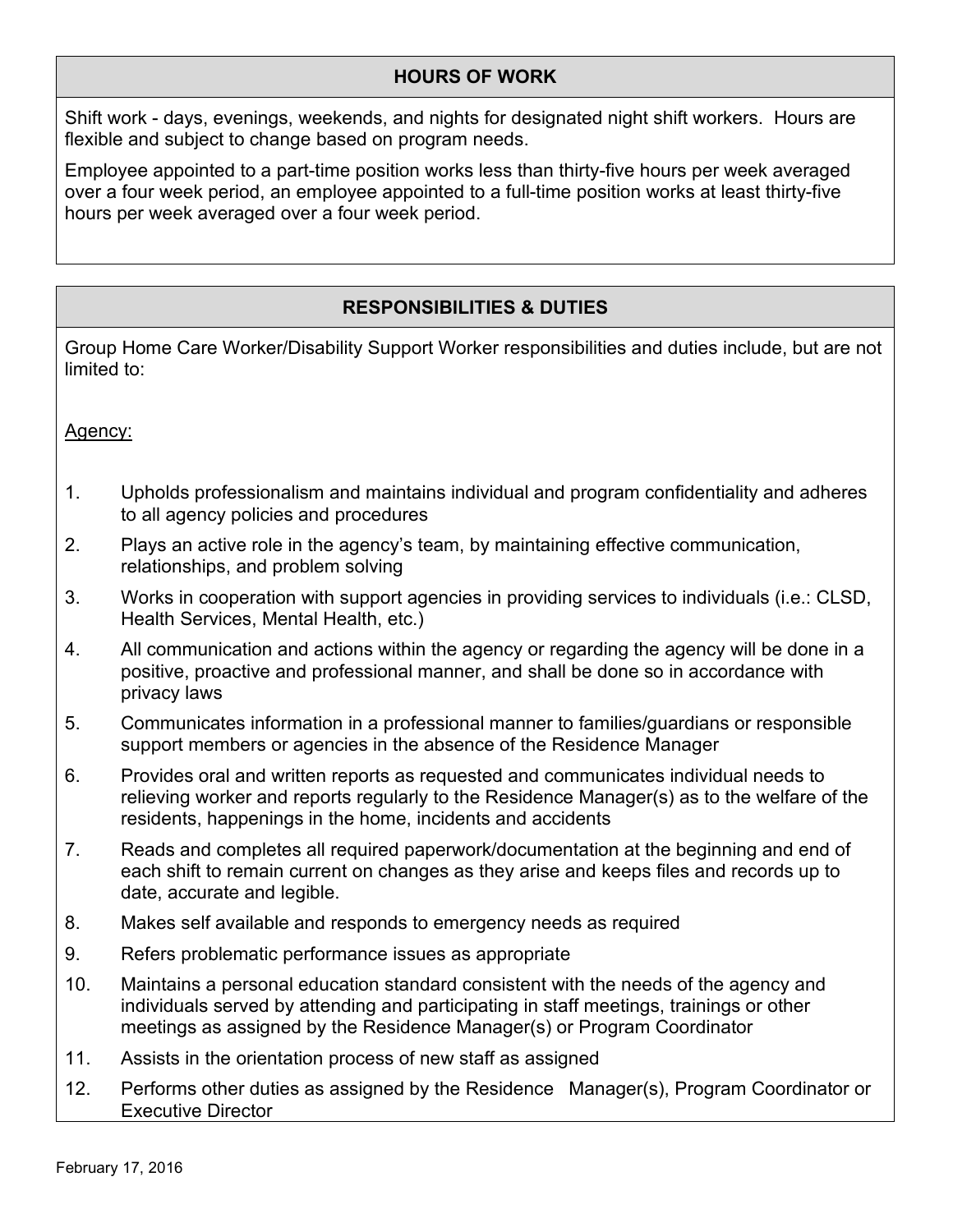## Participant:

Act as a role model and mentor to assist individuals to develop to their maximum potential by:

- 1. Providing a home-like atmosphere which is conducive to the emotional and physical wellbeing of the participants
- 2. Providing guidance in daily living and leisure activities and making effective use of leisure time
- 3. Suggesting new approaches/programs for clients, to the Residence Manager(s) and/or Program Coordinator as appropriate and may participate in individual's person centered planning with the treatment team, families/guardians and individual
- 4. Helping clients to become comfortable with and utilize appropriate community resources
- 5. Teaching clients to identify and practise good safety skills at home and in the community
- 6. Identifying problems and teaching individuals how to deal with problems or coordinating involvement of appropriate support networks if necessary
- 7. Assisting in the implementation and monitoring of program interventions as developed by the Residence Manager(s), Program Coordinator and/or Medical Professionals
- 8. Monitoring and assisting individuals to identify medical needs and reporting to appropriate persons at appropriate times and may attend participant medical appointments with Residence Manager as required
- 9. Providing medication assistance including storing, administering and documenting the use of medication in accordance with medication policies and procedures and ensuring medical intervention, directly or through referral, for situations such as pain, injury, illness, etc.
- 10. Operating medical equipment according to participants' needs
- 11. Providing and teaching physical and/or personal care to clients as necessary which may include but is not limited to bathing, transferring, toileting, dressing, oral hygiene, hair care, peri care, finger and toe nail care, etc. and any other task necessary to promote the wellbeing of the resident
- 12. Assisting with meal planning, preparations and serving meals, ensuring clients have well balanced diets, taking into consideration personal/medical preferences and good nutrition and health
- 13. Welcoming next of kin when they visit
- 14. Orientating new clients to the agency and community where appropriate

### Safety and Facility:

- 1. Adheres to procedures for safe food handling and storage
- 2. Provides adequate First Aid in case of accident or injury